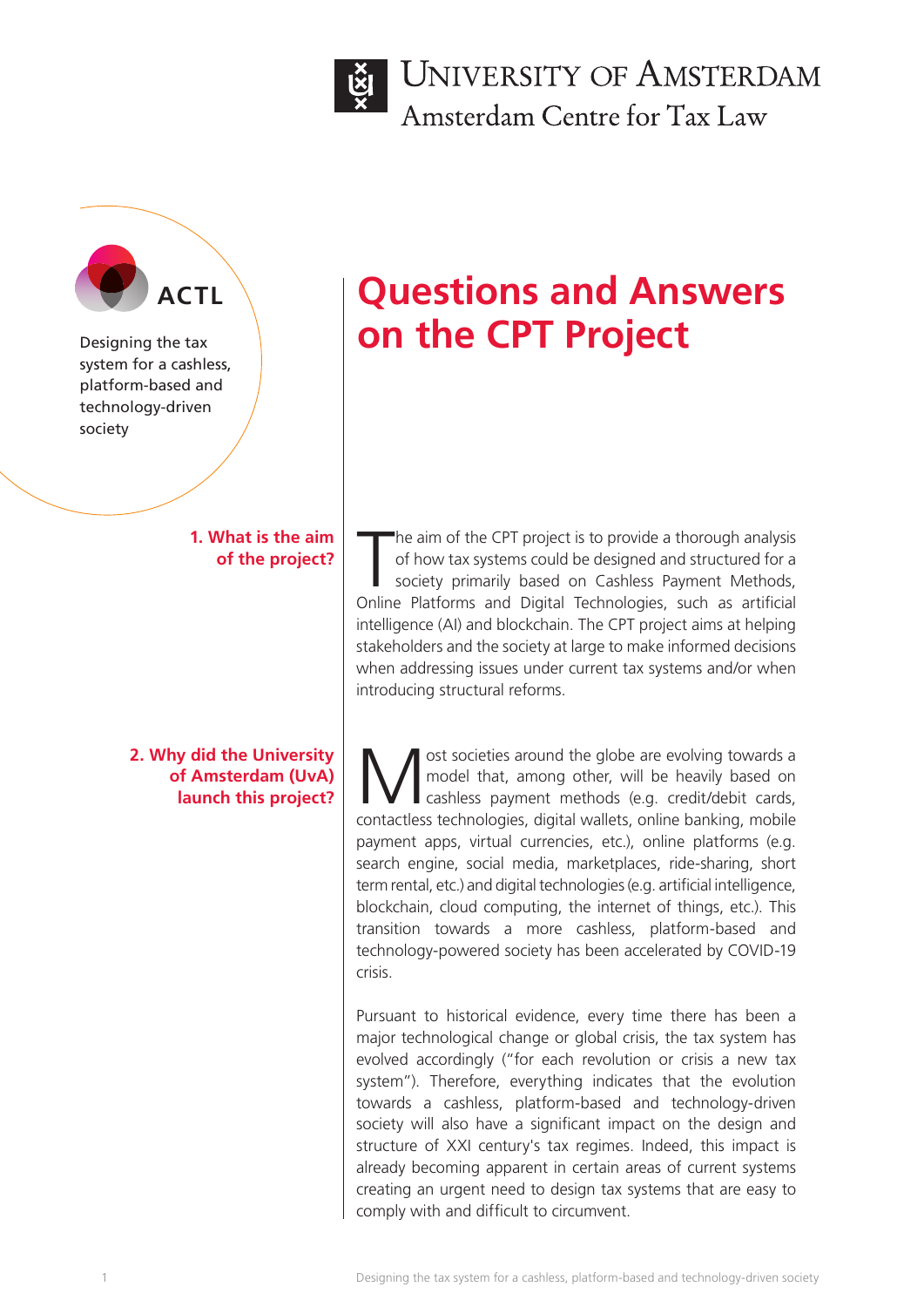### **3. Why designing tax systems for a cashless society?**

E ver since the first general-purpose charge card debuted in the early 1950s, experts have been predicting the emergence of a "cashless society". Over almost seventy years later, and pushed by the outbreak of an unprecedented global pandemic, the widespread use of debit/credit cards, contactless technologies, online banking, mobile payment apps, digital wallets and cryptocurrencies have proved that we are finally getting close to that vision.

The progressive move towards an entirely (or at least majorly) cashless society is already in motion worldwide. In a number of developed countries, the percentage of cashless transactions is already higher than those made in cash. On the other hand, many developing countries have introduced incentives to migrate from cash to other payment forms and, in several emerging economies, digital payments are becoming widespread leapfrogging the credit card system and moving directly into mobile payments.

All these trends, which have been accelerated by the COVID-19 crisis, suggest that the role of cashless payment methods will continue to rise in the future and that the so envisioned "cashless society" is imaginable in little more than a decade. Therefore, it seems necessary to analyze how tax systems could be designed and structured for such new scenario.

 $\overline{\mathbf{I}}$ n parallel to the cashless movement, the rapid development of information and communication technologies (ICTs) have paved the way for the emergence of a connective world where online platforms (e.g. search engine, social media, marketplaces, ride-sharing, short term rental, etc.) have penetrated the heart of societies. This phenomenon has been labeled the "platform society/revolution" and emphasizes the growing and inextricable relation between online platforms and societal structures.

A "platform-based society" refers to a society in which social and economic traffic is majorly channeled by a (corporate) global online platform ecosystem that is driven by algorithms and fueled by data. An online platform should be understood as a programmable digital architecture designed to organize interactions between users (not just end users but also corporate entities and public bodies) and geared toward the systematic collection, algorithmic processing, circulation and monetization of user data.

As with the cashless phenomenon, the progressive move towards a "platform-based society" is already in motion.

**4. Why designing tax systems for a platform-based society?**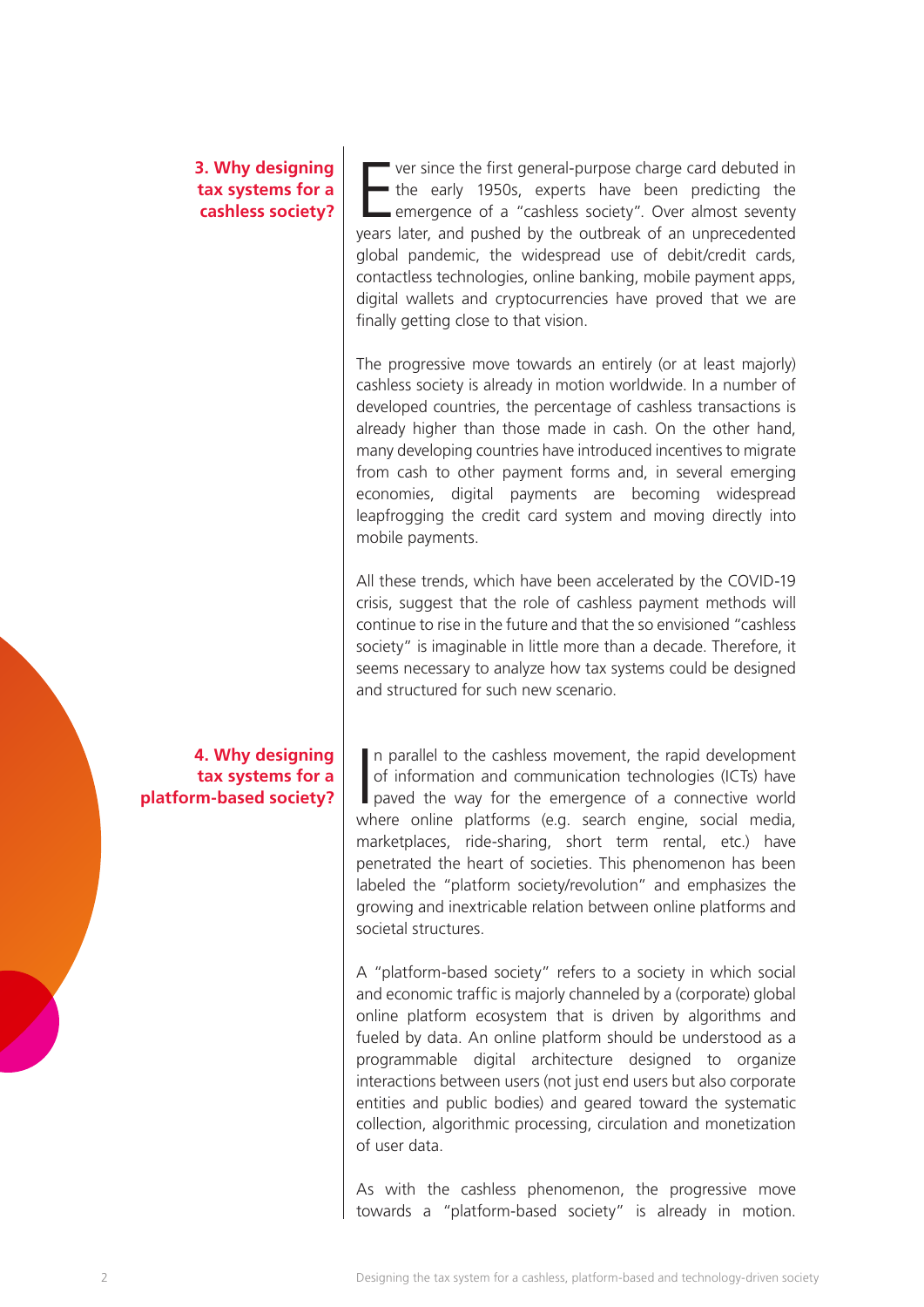

Enterprises that leverage the power of platform business models have grown dramatically in size and scale over the past decade. In addition, online platforms are now active in all five continents and it is estimated that almost a third of global economic activity could be mediated by platforms in a six years' time.

Despite the difficulties to determine the actual and prospective size of the platform economy, at this stage it is clear that online platforms will become even more important in the years to come. Thus, it seems necessary to analyze how countries' tax systems could be designed and structured for such challenging scenario.

echnologies are profoundly changing our daily life, our way of working and doing business, and the way people travel, communicate and relate with each other and the government. Digital communication, social media interacti echnologies are profoundly changing our daily life, our way of working and doing business, and the way people travel, communicate and relate with each other and the e-commerce, and digital enterprises are steadily transforming the society. They are generating an ever-increasing amount of data, which, when pooled and exploited, can lead to completely new means and levels of value creation. For that reason, it is usually claimed that digital technologies are generating a transformation as fundamental as that caused by the industrial revolution.

Artificial intelligence (AI), automated decision-making systems (ADM), blockchain, cloud computing, the internet of things and other technologies provide numerous benefits and opportunities for society. They provide a tool for doing things better, faster and at lower cost. However, these benefits do not come without risks. While governments try to keep up with tackling the policy challenges raised by technologies and novel digital business models, enterprises are increasingly subjected to burdensome compliance obligations and continuously exposed to complex (and sometimes unreasonable) regulations. On the other hand, citizens no longer feel in control over their personal data and are increasingly overloaded by artificial solicitations of their attention. In addition, malicious cyberactivity may threaten people's wellbeing or disrupt critical infrastructures and wider security interests.

The substantive societal transformation that digital technologies are generating calls for a profound reflection as to how the aforementioned opportunities and risks should be addressed by current tax systems. Thus, it seems necessary to conduct a thorough analysis on how countries' tax systems could be designed and structured for such a technology-driven world.

#### **5. Why designing tax systems for a technology-driven society?**